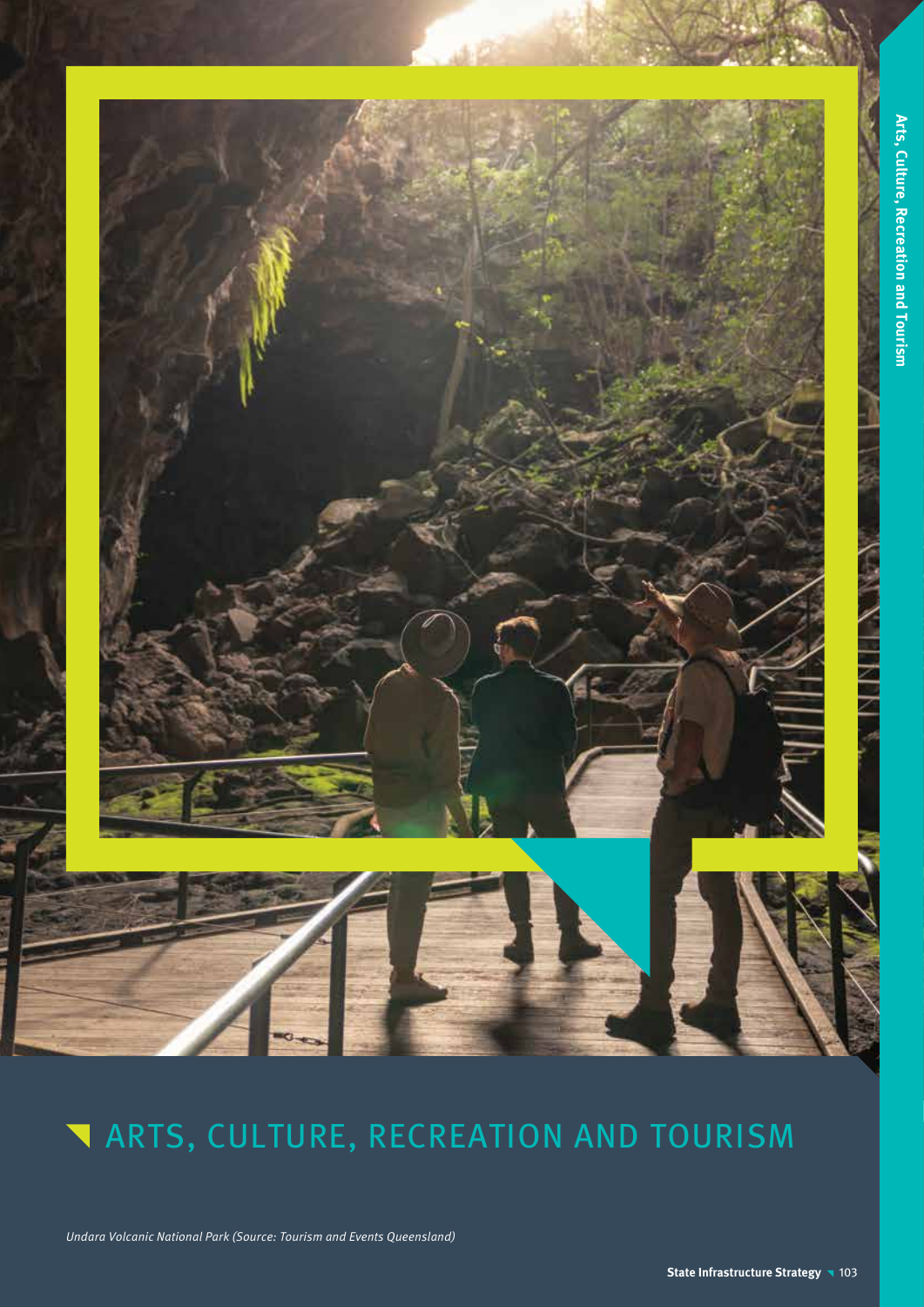

# **VERVIEW**

Arts, culture, sport, recreation and tourism are crucially important contributors to the community, bringing people together and providing opportunities to enjoy the great range of experiences that the state offers.

For Queenslanders, engaging with artistic, cultural, sporting, and recreational activities helps build a sense of community, and enriches our character and culture. We have great places to holiday, relax and play, all of which are supported by infrastructure that underpins regional development and creates jobs to support the local and visitor economy.

Arts, culture, sport and recreation infrastructure, as well as the state's natural assets, are drawcards for the visitor economy and will continue to be as Queensland hosts Brisbane 2032. Our stadiums host national and international sporting events and concerts, while our galleries and performing arts venues contribute to our cultural landscape and our national parks showcase our natural wonders.

Aboriginal and Torres Strait Islander cultures are deeply embedded in our history and way of life. The Queensland Government recognises the importance of First Nations arts and cultural experiences with more than 65,000 years of history and heritage. Cultural infrastructure plays an important role in the reconciliation journey. Museums, libraries, archives and galleries are seen as critical to help broaden understanding in the wider community about First Nations history and stories, while providing economic opportunities through tourism.

Our tourism sector is a major contributor to the Queensland economy. Investment in modern, highquality and resilient tourism infrastructure will support the recovery and growth of the visitor economy, by sustaining and creating Queensland jobs and realising the state's economic potential.

Queensland is home to significant natural assets of cultural value, including World Heritage sites like the Great Barrier Reef. These protected areas provide a focal point for the tourism industry with many local economies relying on business generated by visitors. It is a priority to support the development of innovative, environmentally sustainable ecotourism infrastructure and experiences while also protecting the natural and cultural values of these assets.

Queensland also has a great sporting tradition; our world class sporting assets can inspire participation and help Queensland retain its winning edge on the national and international stage. Quality infrastructure also supports a culture of movement, inclusion and accessibility to help embed physical activity in the lives of all Queenslanders.

COVID-19 has highlighted the importance of accessing green infrastructure (natural and built landscape assets that incorporate natural vegetation) and blue infrastructure (beaches and waterways and the facilities that support them) for our urban populations. Parks, walking and cycling tracks, street trees, and our iconic beaches and rivers provide a range of health and other benefits. Recreation infrastructure includes natural and built environmental spaces where people can be more physically active and better connected to their local communities.

Queensland's significant arts and cultural infrastructure, including its museums, art galleries, theatres and performance spaces, enhances the lives of Queenslanders and ensures the state competes globally through its range of events, productions, performances, and exhibitions. This includes our screen industry which supports the creation of rich and diverse content in films, television and gaming. The Queensland Government is investing and partnering in new, innovative and revitalised infrastructure to enrich artistic and cultural experiences that support local creative artists and industries and increase creative community engagement, as well as attract visitation.

Alongside publicly delivered infrastructure, commissionable attractions, events and experiences that unlock private sector investment and visitor expenditure are an important part of our cultural and tourism landscape. To grow the diversity and impact of our tourism experiences, Queensland supports private sector-led infrastructure projects, recognising that without government intervention, many projects that drive visitor demand could not progress.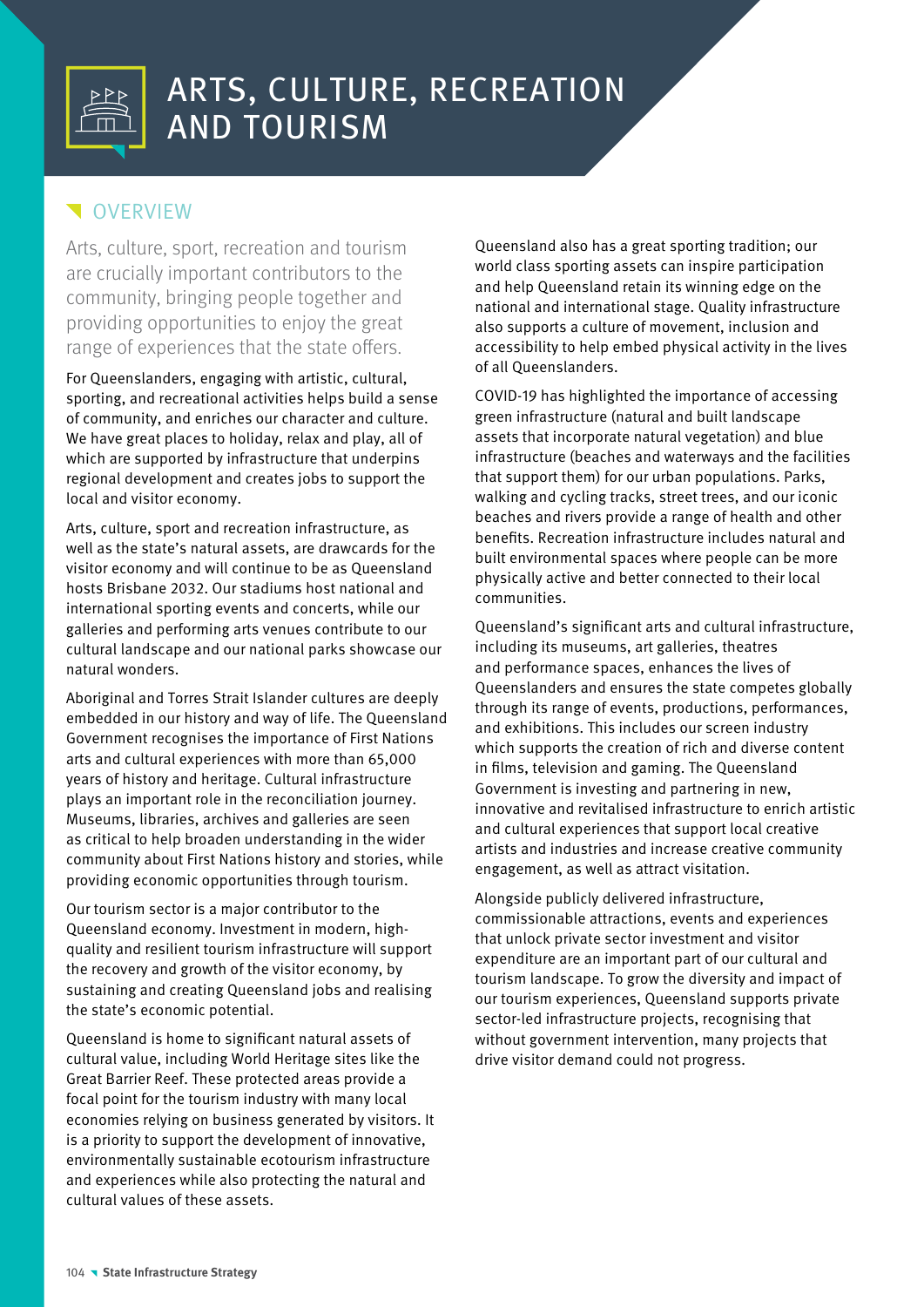# **CURRENT KEY INITIATIVES**

# **T** Activate! Queensland 2019–29

\$1.3 billion 10-year strategy outlines a collaborative direction for physical activity to deliver better health and wellbeing outcomes for Queenslanders, including inspiring activity with places and spaces that invite an active lifestyle.

# **T** Creative Together 2020–30: A 10-year roadmap for arts, culture and creativity

10-year vision to cement Queensland's arts, cultural and creative sectors as key contributors to our social, cultural and economic future, supported by the first action plan Sustain 2020–22 and \$22.5 million two-year Arts and Cultural Recovery Package, with a further S7 million for live music.

# **T** Queensland's Protected Area Strategy 2020–30

Establishes the vision and strategic direction for the state's national parks and other protected areas, providing world class visitor facilities that support recreation and nature tourism.

# **T** Queensland Performing Arts Centre new theatre

Building a new \$175 million theatre at the Queensland Performing Arts Centre (QPAC).

# **T** Action Plan for Tourism Recovery

The Action Plan, expected to be released in 2022 and inform long-term strategic priorities for the Industry, will explore the infrastructure the tourism sector needs to succeed, including new and revitalised tourism product and experiences.

# **Rockhampton Museum of Art**

A new art gallery for Rockhampton was constructed and opened in February 2022.

## **Tourism support**

A \$74 million economic recovery and rebuild package to support the tourism sector.

# **T** Path to Treaty

Continuing Queensland's path to towards a treaty or treaties with First Nations peoples, along with supporting actions of truth telling and healing.

## **T** Advancing Queensland's screen industry

The Queensland Government is investing \$5 million towards building a television hub on the Gold Coast and an additional \$6.8 million for a new film studio in Far North Queensland to secure national and international productions.



Suncorp Stadium (Source: Tourism and Events Queensland)





# DIGITISATION OF ARTS AND CULTURAL EXPERIENCES

are enabling people to access museums, heritage sites, ballet and opera performances from their own mobile devices. This increases access for audiences and changes the way librarians, archivists, curators, and artists work78



As we emerge from the pandemic, 'tuning into nature' will be seen as the antidote for lockdowns. This is expected to result in increased demand for experiences in OPEN SPACES AND WILD PLACES

as travellers seek to connect to the environment and the world around them<sup>79</sup>



A more diverse population is changing the sporting preferences of Australians<sup>80</sup>. Brisbane 2032 will create additional opportunities to

# ENCOURAGE DIVERSITY AND INCLUSION

in organised sport while also presenting an opportunity to showcase our arts, culture and creativity, our natural wonders, and world-class cultural tourism experiences to the world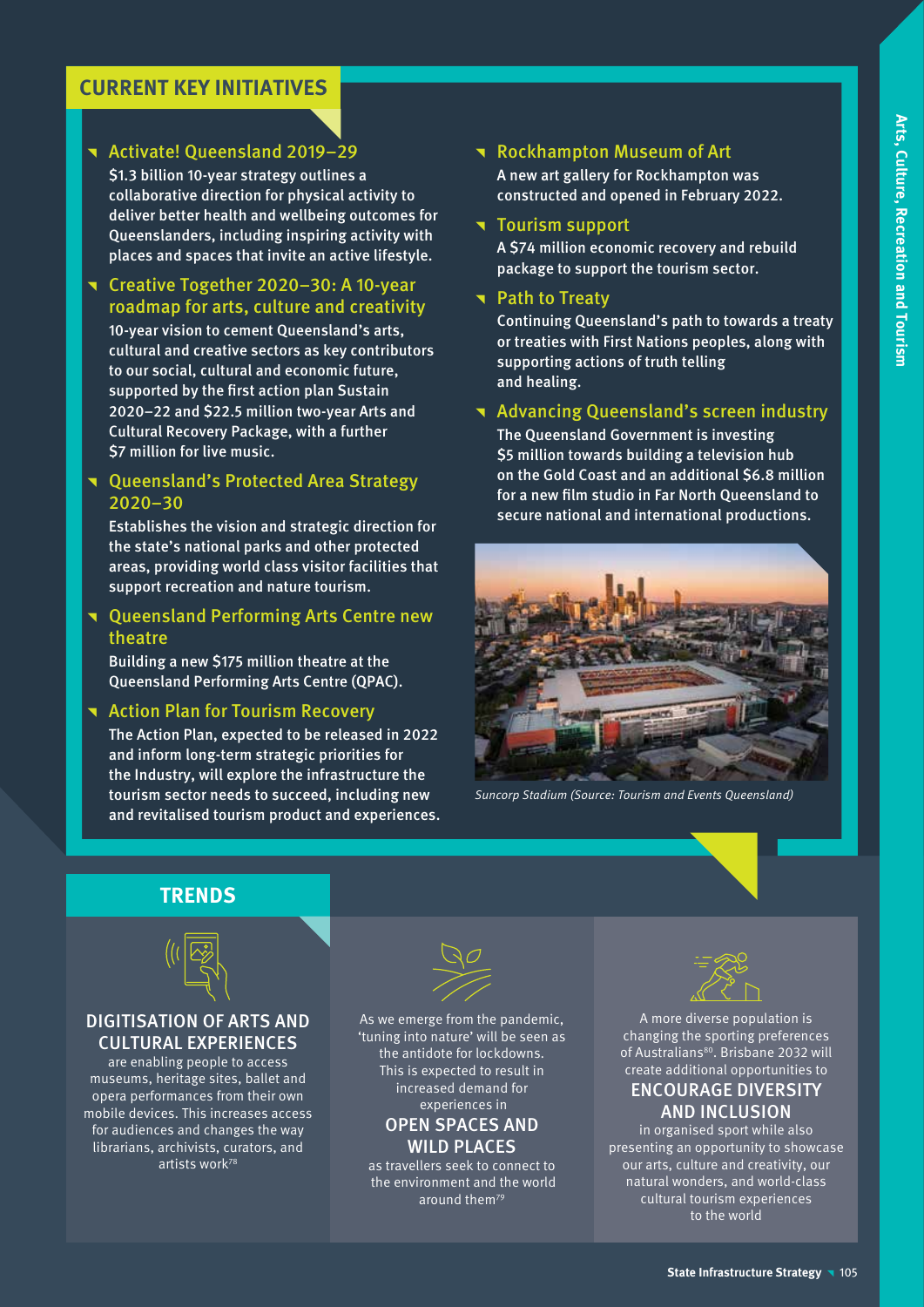

# CHALLENGES

## Maintenance ..............

Regional infrastructure is often fragmented across multiple assets and expensive to maintain. High maintenance costs, and an aging asset base particularly for heritage assets and the state's protected area estate, can create challenges to deliver quality and accessible infrastructure to support communities and ensure access for park users.







Re-establishing airline access and building connections to priority markets as we begin to live with COVID-19, coupled with a more competitive global market, and the high cost of regional airfares, are all impacting our tourism sector. Investment in roads and supporting infrastructure will be vital to ensure access networks are efficient and well maintained to cater for increased tourism.

For sport and recreation, there is a need to provide conveniently located and accessible services including multi-purpose facilities and mixed-use precincts and to maximise the uses, and the number of users, of infrastructure for each place.



# Climate change and natural disasters

Climate change poses an increasing threat to our multi-billion dollar tourism industry requiring the state to adapt and develop climate resilient products and infrastructure. Projected sea level rise may inundate coastal tourism assets (natural and built), and extreme heat may affect visitor comfort and attractiveness if not addressed through good infrastructure design.

Major natural disasters, which are anticipated to increase due to climate change, and uncontrollable events may cause a sustained downtown in visitation and investment attraction, impeding on sport participation and active recreation.



# Regulatory requirements

Regulatory and other administrative requirements can be a barrier to attracting new investment and infrastructure delivery as some assets are owned, delivered and operated by the private sector and community or volunteer organisations.

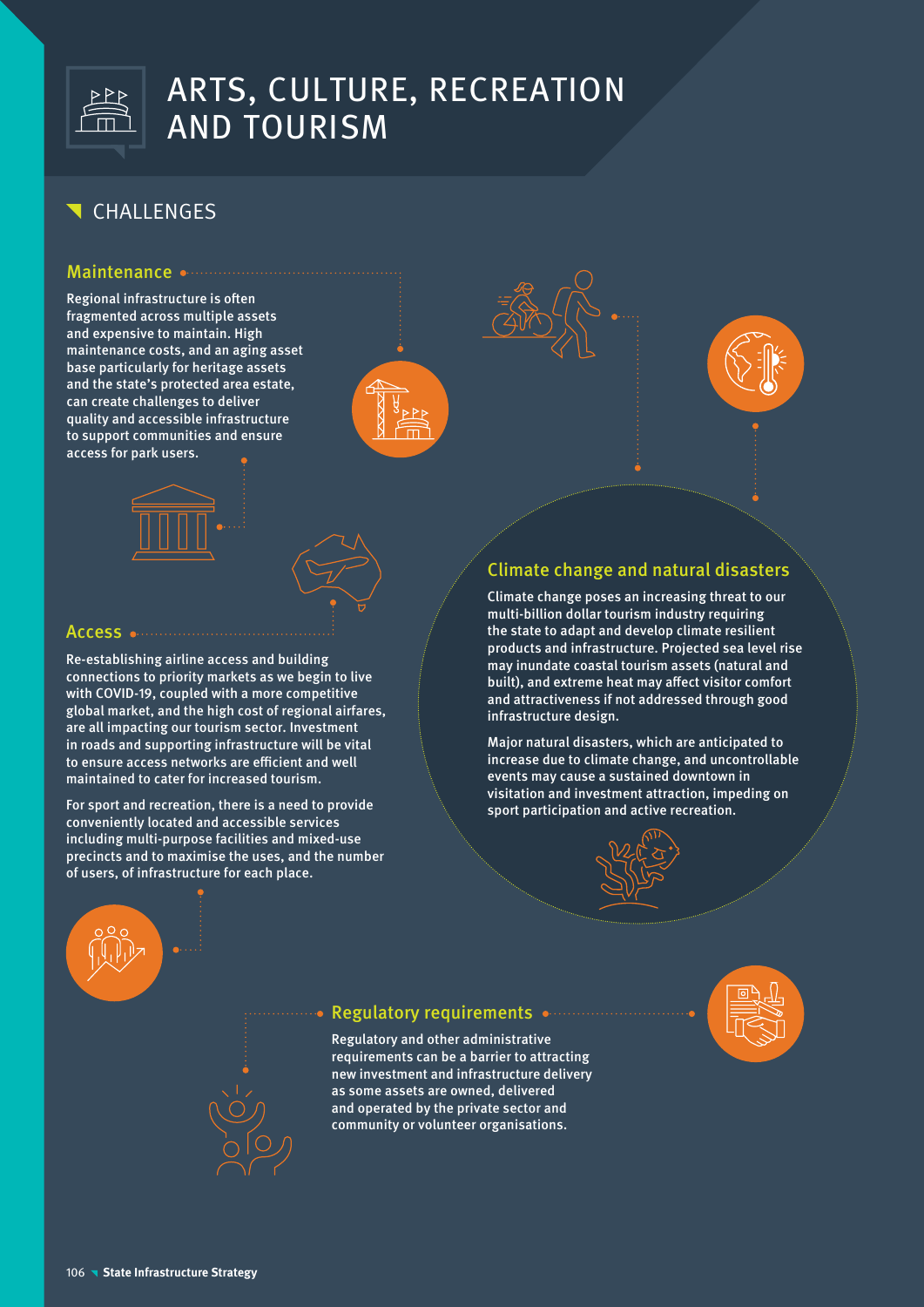# **N** OPPORTUNITIES

# Strengthen partnerships

Partnerships and co-investments with other levels of government and the private sector can enhance the infrastructure delivery, operation, inclusion and resilience of our arts, culture, recreation and tourism sectors. Examples of this include collaborative investment in shared community hubs and spaces, refurbishing existing spaces and facilities, providing multipurpose spaces for arts and cultural organisations and tourism providers, as well as walking paths and trails, bike paths, national parks, state forests, marine parks and recreation areas.

Opportunities also exist to collaborate with regional stakeholders, including local governments, to ensure infrastructure is well planned in growth areas and Aboriginal and Torres Strait Islander communities.

# Increase access to arts and cultural infrastructure

Digital technology provides new ways to access arts and cultural infrastructure, particularly for rural and remote communities. Similarly, integrating arts and cultural infrastructure into other assets such as public transport and buildings, including the recognition and promotion of Aboriginal and Torres Strait Islanders languages through place names, increases access and enhances the livability and vibrancy of our cities. Digital technology can also activate and enliven cultural spaces.

Embedding arts and culture into land use and infrastructure planning provides opportunities for locals and tourists to increase creative engagement with inclusive public places, again making art and culture more accessible.

# Catalyse major sporting events  $\bullet$  .......

Brisbane 2032 provides us with an opportunity to catalyse long-lasting economic benefits, including boosting tourism, trade and the extended supply chain. Beyond the sports field, Brisbane 2032 also provides an opportunity to celebrate our rich artistic and cultural heritage and open our state up to the world.

# High-quality, equitable places, spaces and facilities

The design and delivery of high-quality places, spaces and facilities should apply universal design principles to provide equitable access for all users and implement best-practice construction. This will result in welcoming environments that are fit-forpurpose, well-planned and managed, accessible to everyone and designed to meet evolving needs. Connecting places, spaces and facilities with other infrastructure, such as bikeways and walking tracks will also encourage collaboration and shared use.



# Develop eco and cultural tourism

Experiencing nature and authentic cultural experiences are primary motivators for Australia's domestic and international visitors. Queensland has a natural competitive advantage to attract visitors with high-quality eco, agricultural and cultural tourism experiences. These are based on our world-class national and marine parks, five UNESCO World Heritage List areas, huge diversity of unique and unrivalled rural and natural landscapes, iconic wildlife, historic towns and rich cultural offerings, including more than 65,000 years of Aboriginal and Torres Strait Islander history. Domestic tourism in regional areas has fared slightly better than capital cities<sup>81</sup>, presenting an opportunity to further develop new sustainable infrastructure to support and grow this market.

## Flexibility .............................

We are transitioning to a more sustainable and renewable future, including one with more flexibility, to meet changing needs. This includes partnering with schools, local governments and clubs to maximise the use of funding to ensure sports infrastructure on school grounds has built-in, future expansion opportunities. This also includes embracing the opportunity to focus on multi-use places and spaces, and mixed-use precincts, for local communities to utilise.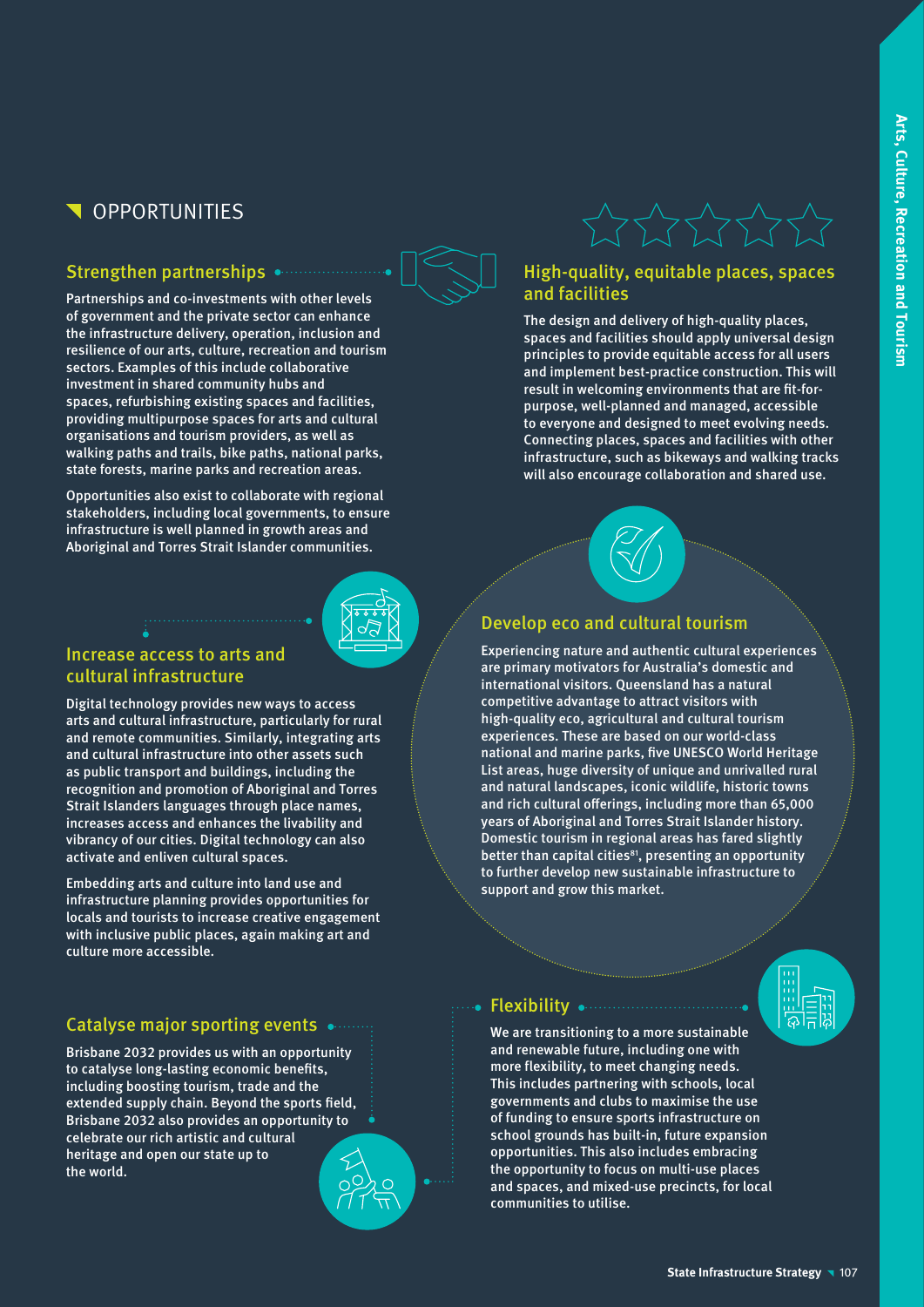

# PRIORITY ACTIONS

**1 Optimising Brisbane 2032 infrastructure and legacy (DPC, DSDILGP, DTIS)**



Leverage opportunities provided by Brisbane 2032 for all Queenslanders over the next decade and beyond. Partner with industry and other government agencies to facilitate investment in community-based, legacy sporting infrastructure, and planning for accessible and inclusive precincts and experiences. Brisbane 2032 brings the chance to inspire state and national pride and importantly, the next generation of champions through medal winning performances. Brisbane 2032 provides an opportunity to build active participation for Queenslanders of all abilities in sport.

# $\textcircled{r}$

Embed opportunities for arts and culture into infrastructure planning and design projects to increase the accessibility of art to the community and support collaborations between infrastructure providers and artists.

## **7 Encouraging better use of public facilities (DTIS, DCHDE, DoE)**



Work across agencies to support access to public facilities, such as schools, to maximise their use outside hours of operation and ensure the uses coexist successfully.

# **2 Developing partnerships for active places and spaces (DTIS, DoE)**



Partner with schools, local governments and clubs to enable community access to school-based sports infrastructure. Leverage investments for sport and recreation and deliver flexible and active mixed-use precincts and multi-use places and spaces (e.g. school/sports halls).

#### **3 Enabling smarter sporting venues (DTIS)**



Embrace smarter community sporting infrastructure to better utilise sporting places and spaces. Use innovation, technology and new processes (such as prefabricated buildings and e-Switch technology to deliver cost-efficient lighting systems) to support better utilisation.

#### **<sup>4</sup> Embedding arts and culture (DCHDE) <sup>5</sup> Partnering on our cultural infrastructure (DCHDE)**



Partnering with communities and all levels of government to support new and revitalised infrastructure that enhances community engagement in cultural experiences, supports artists and creative industries, and delivers economic and social outcomes for communities across the state.

### **8 Using digital technology to grow and engage audiences (DCHDE)**



Continue to grow engagement with arts and cultural experiences through new technologies. **infrastructure investment (DCHDE)** Q,

**6 Valuing arts, cultural, and recreation** 

Recognise and grow the economic, social and community benefits of arts, cultural and recreation infrastructure.

**9 Increasing sustainability offsets and energy reduction (DCHDE, DTIS)**



Continue to undertake sustainability initiatives to offset rising energy costs, improve energy performance, and reduce energy consumption for government owned arts, cultural, sporting and recreation infrastructure assets. All new government owned arts, culture recreation and tourism assets or significant upgrades to existing venues to target Green Star ratings.

### **10 Planning in discrete communities (DSDSATSIP)**



Through a community-led partnership approach, in line with the Queensland Government Local Thriving Communities reform, develop arts/ culture/tourism and sporting/recreational precinct plans for discrete Aboriginal and Torres Strait Islander communities, coordinating the delivery of well-integrated infrastructure and developing new First Nations tourism opportunities.

**11 Developing an Action Plan for Tourism Recovery (DTIS)**



Identify recovery and growth opportunities that position Queensland's tourism industry for success after COVID-19, informed by an industry reference panel's Action Plan for Tourism Recovery and government long term strategic priorities.

**12 Rebuilding aviation connectivity (DTIS)**



Following improved national and international COVID-19 conditions, activate aviation access and capacity to support aviation rebuild through tourism, education, freight, export, and business travel opportunities.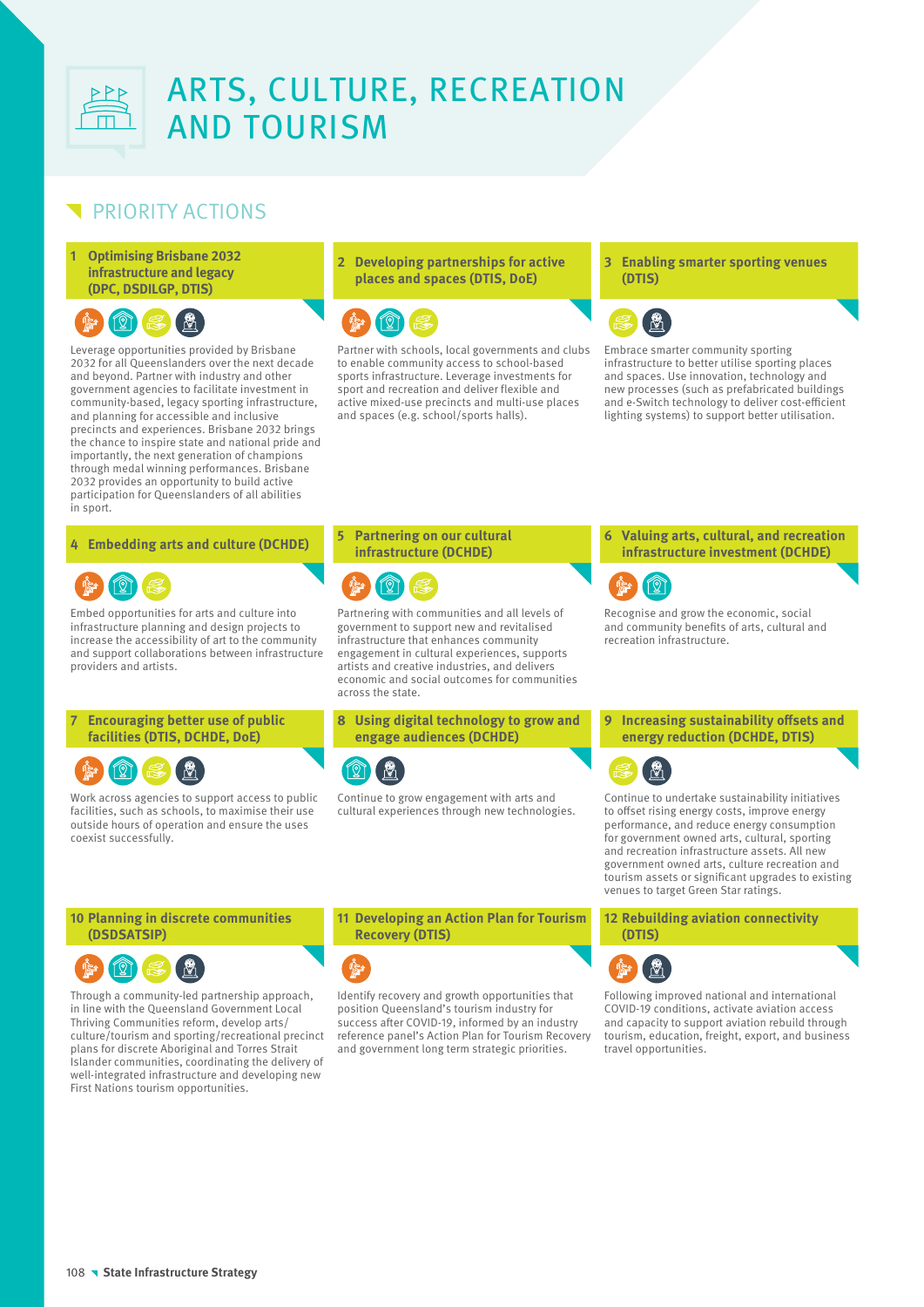### **13 Attracting private sector investment (DSDILGP, QT, DTIS)**

Stimulate private sector investment in tourism attractions by providing certainty and approval pathways, leveraging government assets, unlocking contemporary funding models or through more direct measures including enabling infrastructure or incentives.

#### **14 Revitalising National Parks (DES)**



Revitalise high-quality visitor infrastructure and experiences across Queensland's National Parks including supporting ecotourism opportunities and active nature-based recreation, in line with Queensland's Protected Area Strategy 2020– 2030 and the requirements of world heritage legislation.

#### **16 Expanding the protected area system (DES)**



Implement Queensland's Protected Area Strategy 2020–2030 to accelerate growth of the protected area system to further protect natural, cultural and heritage values in balance with delivery of world-class visitor experiences. Ensure effective stewardship of natural assets to deliver ecosystem services and partnering with First Nations peoples to care for Country in protected areas.



In partnership with Aboriginal and Torres Strait Islander communities, promote and celebrate Aboriginal and Torres Strait Islander culture by delivering the supporting infrastructure that will help deliver coordinated tourism events and experiences.

### **17 Enabling Queensland Active Precincts (DTIS)**



Deliver a targeted capital works program to support the transition of regionally significant venues owned and operated by government (such as the Gold Coast Recreation Centre) into active precincts, which will inspire Queenslanders to be more physically active and achieve a range of health and social benefits.

**19 Promoting cultural tourism (DTIS) 20Recreation Trails (DTMR, DES, DTIS) 21 Agritourism (DAF, DTIS)**



Continue to maintain our existing recreation trails and investigate opportunities to develop new trails including opportunities to partner with the Australian Government to co-invest in rail trails, and other recreation trails, especially in rural and remote areas.

### **15 Supporting nature-based tourism (DES, DTIS)**



Continue to provide for and create new naturebased tourism opportunities in protected areas and surrounding natural areas, that are compatible with the values of protected areas and, where relevant, national and World Heritage values.

### **18 Integrating First Nations arts and cultures into infrastructure projects (DCHDE, QH, DoE, DTMR, DES, DSDSATSIP)**



Collaborate with Aboriginal and Torres Strait Islanders communities to integrate place-based art and culture into infrastructure projects by incorporating local Indigenous names, histories and song lines. This is supported by the Many Voices: Queensland Aboriginal and Torres Strait Islander Languages Policy and truth-telling and healing actions being progressed through the Path to Treaty.



Work to identify supporting infrastructure for agritourism that encourages visitors to regional and rural Queensland to experience and interact with food and agribusiness and support regional economies.

# INFRASTRUCTURE OBJECTIVES



Encourage jobs, growth and productivity



Develop regions, places and precincts



Enhance sustainability and resilience



Adopt smarter approaches